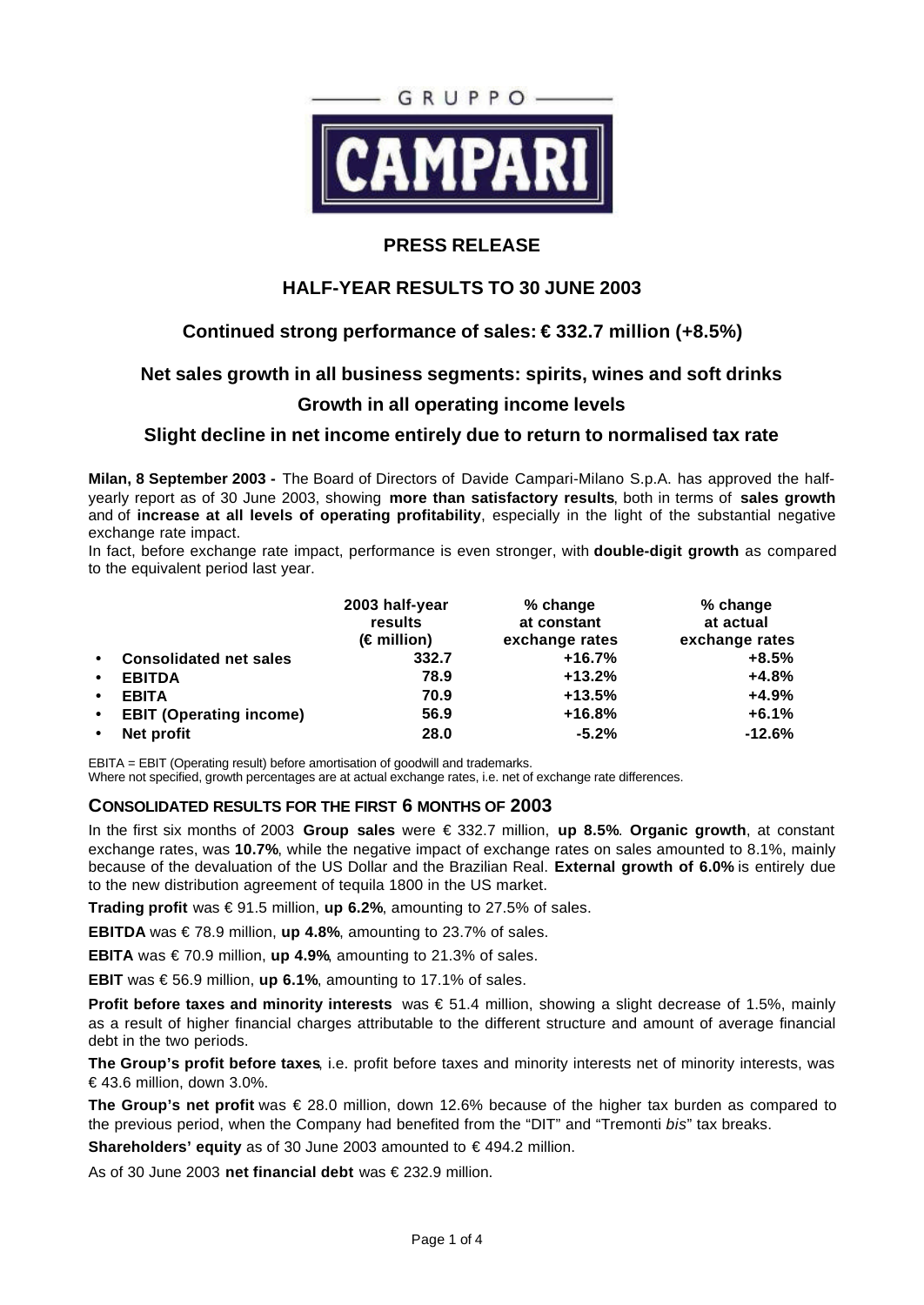### **2003 FIRST HALF-YEAR SALES**

The **spirits segment**, with sales of € 217.8 million, amounting to 65.5% of total turnover, saw **23.6% growth** at constant exchange rates (+11.6% net of exchange rate impact). Organic growth, amounting to 14.2% at constant exchange rates (+2.2% net of exchange rate impact), was helped by the **positive sales trend** of **CampariSoda** (+2.1%), **Ouzo 12** (+14.5%) and **Jägermeister** (+3.9%). The **Campari** brand's growth was 1.5% at constant exchange rates (-5.0% net of exchange rate impact). In geographic terms, Campari sales continue to show **a positive trend in Italy** (+4.5%) and in **Brazil**, while in Germany sales continued to recover slightly, which can be interpreted in a very positive light, as a sign that the downturn that has characterised the brand in the last few years in this market is relenting. Overall sales of **Campari Mixx**, which benefited from the expansion of distribution in Germany and Austria and from the introduction of the new Campari Mixx Orange line extension on the domestic market, have attained the planned goals in Italy and achieved the expected dynamic growth in the second quarter. **SKYY Vodka** confirmed its **highly positive sales trend**, with growth of 27.1% at constant exchange rates (+4.0% net of exchange rate impact), inclusive of the flavoured vodkas; as for the SKYY range, the new flavoured vodkas launched in March 2003 (SKYY Berry, SKYY Spiced and SKYY Vanilla, which joined the existing SKYY Citrus) continued their upward sales trend, achieving, in the first half-year, a percentage of about 15% of total SKYY sales. **External growth**, deriving from tequila 1800, was **9.4%** .

The **wines segment** recorded **9.7% growth** at constant exchange rates (+6.9% net of exchange rate effect). This result, up sharply from the first quarter of 2003, was due to **an upturn in all brands**: **Cinzano vermouth** sales, in particular, rose by 13.3% at constant exchange rates (+7.0% net of exchange rate impact), mainly due to increased distribution in Eastern European markets. **Cinzano sparkling wines** saw a rise of 7.4% at constant exchange rates (+6.7% net of exchange rate impact), thanks to the upward trend in the Italian market and to the recovery of consumption in the German market. **Sella & Mosca** saw a 2.8% increase, thanks to the particularly positive trend in the Italian market.

**Soft drinks sales** rose by **5.6%**, a significant recovery on the first quarter. Thanks to favourable climatic conditions, **Lemonsoda, Oransoda and Pelmosoda** and **Lipton Ice Tea** grew by **9.9%** and **8.6%** respectively. **Crodino**, whose sales are less closely correlated to climatic variations, was up **3.4%**.

In terms of **geographic split**, sales in the first half of 2003 on the **Italian market** accounted for 50.8% of the Group's sales and rose **6.1%** thanks to the **significant upturn in all business segments**. **Sales in the European area**, 19.4% of the total, **grew by 17.1%**, due to the introduction of Campari Mixx in Germany and Austria, to the start of the new distribution agreement for the Russian market and to the first signs of recovery in Germany. Regarding Americas, **the US market grew by 26.2%**, thanks to the new distribution contract for tequila 1800 (+31.5%) and to positive organic growth (+16.6% at constant exchange rates), led by SKYY Vodka. **Brazil too has undergone an upward turn**, with a 14.1% increase in sales in local currency terms, due to the good results achieved by Campari and Dreher.

\* \* \*

#### **CONFERENCE CALL**

At 5.30 p.m. today, Monday 8 September 2003, there will be a conference call, during which Campari's management will present the results for the first half of 2003 to analysts, investors and journalists. To take part in the conference call, simply dial one of the following numbers:

- from Italy: 800 990 927 (toll-free number)
- from abroad: +39 02 3700 8210

\* \* \*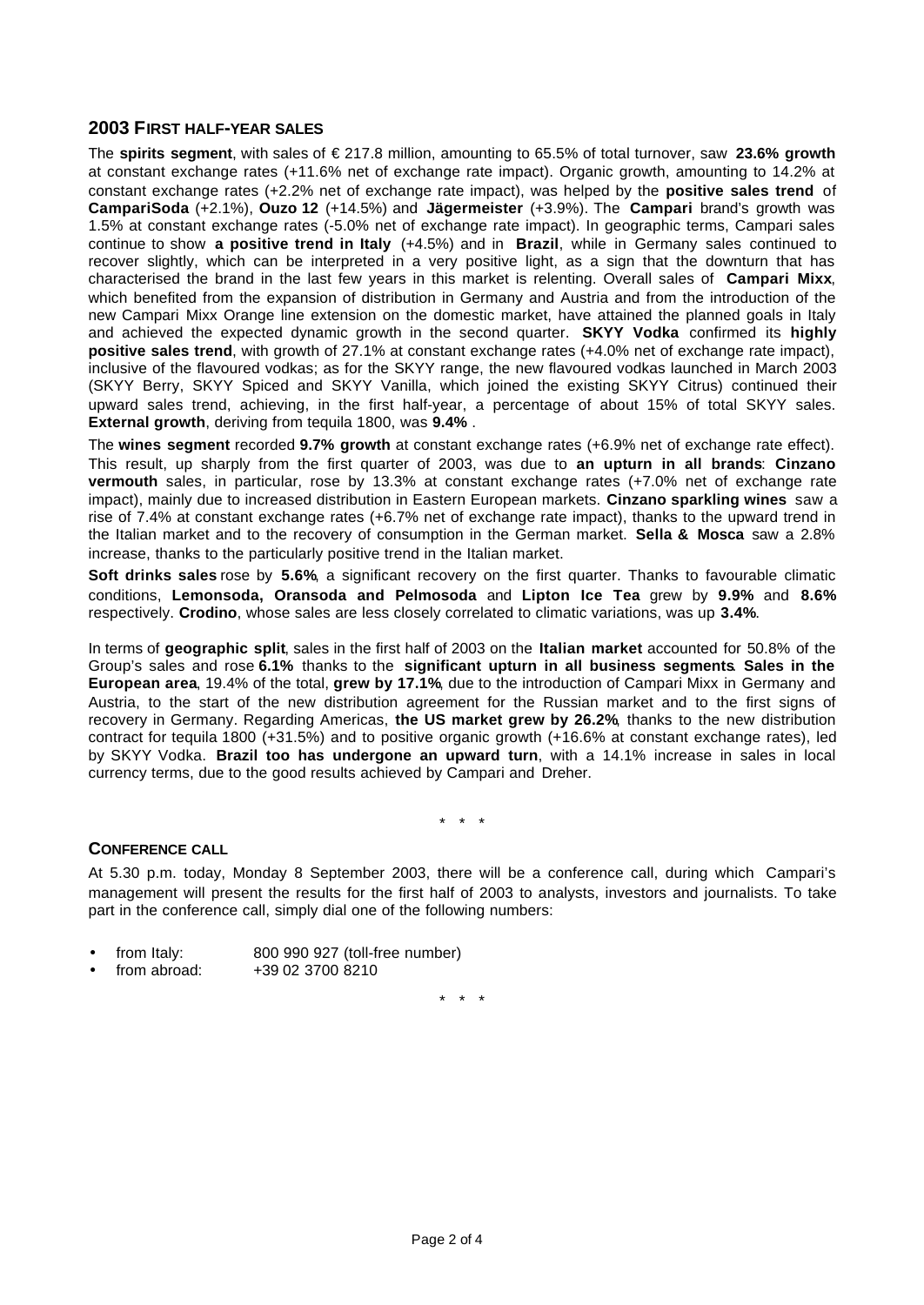# **Annex 1) Campari Group - split of net revenues**

|                | 1 January - 30 June 2003 |        | 1 January - 30 June 2002 | Change |        |
|----------------|--------------------------|--------|--------------------------|--------|--------|
|                | $\epsilon$ million       | %      | $\epsilon$ million       | $\%$   | $\%$   |
| <b>Spirits</b> | 217.8                    | 65.5%  | 195.2                    | 63.7%  | 11.6%  |
| Wines          | 36.4                     | 10.9%  | 34.0                     | 11.1%  | 6.9%   |
| Soft Drinks    | 75.5                     | 22.7%  | 71.4                     | 23.3%  | 5.6%   |
| Other revenues | 3.0                      | 0.9%   | 5.8                      | 1.9%   | -47.7% |
| <b>Total</b>   | 332.7                    | 100.0% | 306.5                    | 100.0% | 8.5%   |

### **Net revenues by segment**

## **Net revenues by geographic area**

|                   | 1 January - 30 June 2003 |        | 1 January - 30 June 2002 |        | Change   |
|-------------------|--------------------------|--------|--------------------------|--------|----------|
|                   | $\epsilon$ million       | %      | $\epsilon$ million       | $\%$   | $\%$     |
| Italy             | 169.1                    | 50.8%  | 159.4                    | 52.0%  | 6.1%     |
| Europe            | 64.4                     | 19.4%  | 55.0                     | 17.9%  | 17.1%    |
| Americas          | 94.3                     | 28.4%  | 86.5                     | 28.2%  | 9.0%     |
| Rest of the world | 4.8                      | 1.4%   | 5.5                      | 1.8%   | $-13.3%$ |
| <b>Total</b>      | 332.7                    | 100.0% | 306.5                    | 100.0% | 8.5%     |

## **Annex 2) Campari Group - consolidated income statement**

|                                            | 1 January - 30 June |          | 1 January - 30 June |          |           |
|--------------------------------------------|---------------------|----------|---------------------|----------|-----------|
|                                            | 2003                |          | 2002                |          | Change    |
|                                            | $\epsilon$ million  | %        | $\epsilon$ million  | %        | %         |
| Net revenues <sup>(1)</sup>                | 332.7               | 100.0%   | 306.5               | 100.0%   | 8.5%      |
| Cost of materials                          | (113.9)             | $-34.2%$ | (102.9)             | $-33.6%$ | 10.7%     |
| <b>Production costs</b>                    | (20.7)              | $-6.2%$  | (23.4)              | $-7.6%$  | $-11.3%$  |
| Total cost of goods sold                   | (134.6)             | $-40.5%$ | (126.2)             | $-41.2%$ | 6.7%      |
| <b>Gross margin</b>                        | 198.0               | 59.5%    | 180.2               | 58.8%    | 9.9%      |
| Advertising and promotion                  | (69.2)              | $-20.8%$ | (57.6)              | $-18.8%$ | 20.1%     |
| Selling and distribution expenses          | (37.4)              | $-11.2%$ | (36.5)              | $-11.9%$ | 2.4%      |
| <b>Trading profit</b>                      | 91.5                | 27.5%    | 86.1                | 28.1%    | 6.2%      |
| General and administrative expenses        | (23.7)              | $-7.1%$  | (21.9)              | $-7.2%$  | 7.0%      |
| Other operating revenues                   | 3.5                 | 1.1%     | 4.0                 | 1.3%     | $-12.4%$  |
| Amortisation of goodwill and trademarks    | (13.9)              | $-4.2%$  | (13.9)              | $-4.5%$  | 0.5%      |
| Non-recurring expenses                     | (0.5)               | $-0.2%$  | (0.6)               | $-0.2%$  | $-5.9%$   |
| <b>EBIT = Operating income</b>             | 56.9                | 17.1%    | 53.7                | 17.5%    | 6.1%      |
| Net interest income (charges)              | (5.0)               | $-1.5%$  | (2.2)               | $-0.7%$  | 122.5%    |
| Exchange-rate gains (losses), net          | (0.5)               | $-0.2%$  | 7.4                 | 2.4%     | $-107.3%$ |
| Other non operating income (charges)       | (0.0)               | 0.0%     | (6.7)               | $-2.2%$  | $-99.4%$  |
| Profit before taxes and minority           |                     |          |                     |          |           |
| interests                                  | 51.4                | 15.5%    | 52.2                | 17.0%    | $-1.5%$   |
| <b>Minority interests</b>                  | (7.8)               | $-2.4%$  | (7.3)               | $-2.4%$  | 7.3%      |
| <b>Group's profit before taxes</b>         | 43.6                | 13.1%    | 44.9                | 14.7%    | $-3.0%$   |
| <b>Taxes</b>                               | (15.6)              | $-4.7%$  | (12.9)              | $-4.2%$  | 20.8%     |
| Group's net profit                         | 28.0                | 8.4%     | 32.0                | 10.4%    | $-12.6%$  |
|                                            |                     |          |                     |          |           |
| Depreciation                               | (6.8)               | $-2.0%$  | (6.5)               | $-2.1%$  | 4.4%      |
| Amortisation of goodwill, trademarks and   |                     |          |                     |          |           |
| other intangibles                          | (15.2)              | $-4.6%$  | (15.1)              | $-4.9%$  | 0.4%      |
| <b>Total depreciation and amortisation</b> | (22.0)              | $-6.6%$  | (21.6)              | $-7.1%$  | 1.6%      |
| <b>EBITDA</b>                              | 78.9                | 23.7%    | 75.3                | 24.6%    | 4.8%      |
| <b>EBITA (2)</b>                           | 70.9                | 21.3%    | 67.5                | 22.0%    | 4.9%      |

 $\frac{25}{(1)}$  Net of discounts and excise duty.

 $(2)$  EBITA = EBIT before amortisation of goodwill and trademarks.